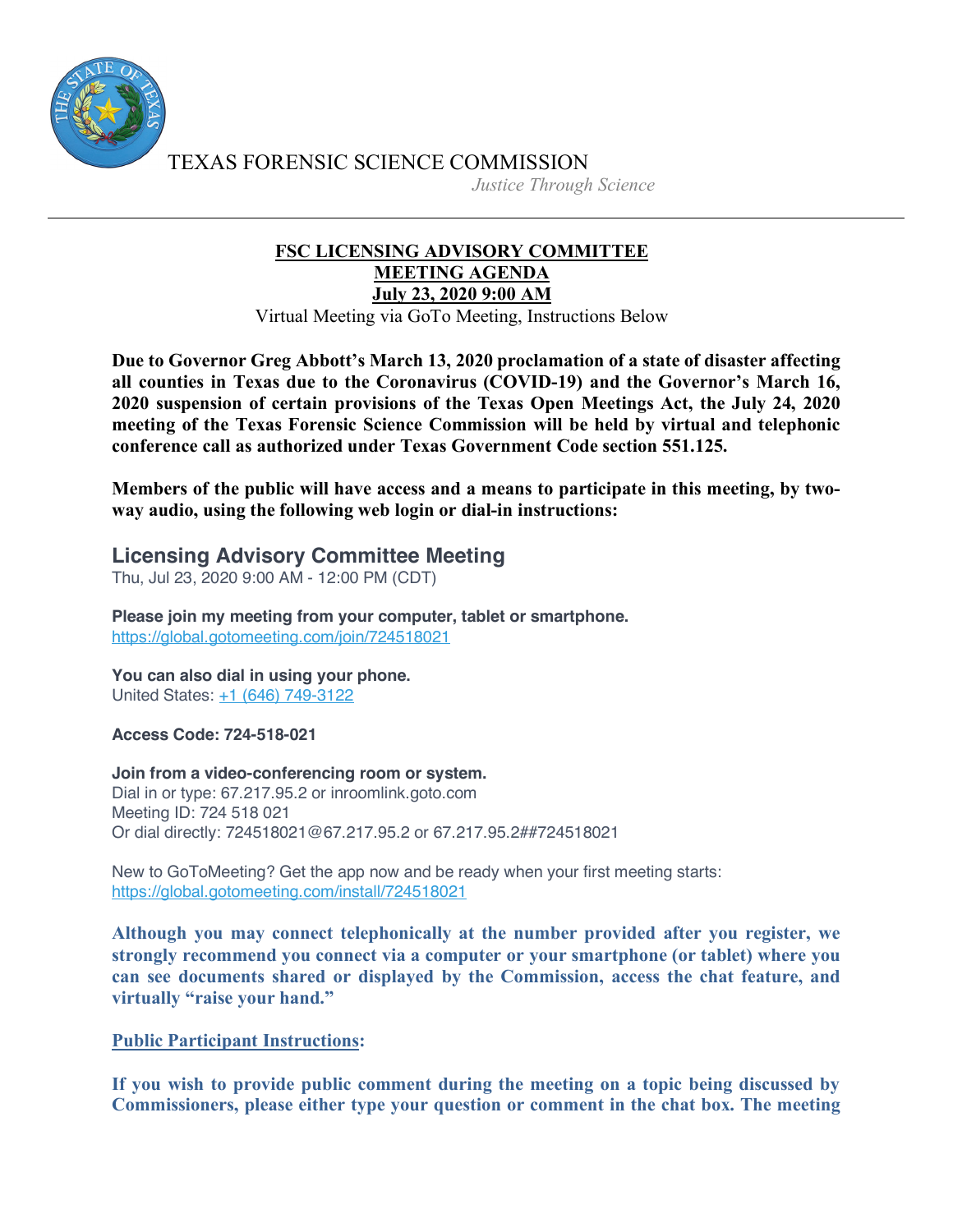**facilitator will mute and unmute participants at the direction of the Chairperson. If you are not able to provide public comment during the meeting and still wish to provide public comment, the Commission will have a public comment period at the end of its agenda to address any remaining questions or comments. You may also fill out and email Kathryn Adams the attached Public Testimony Form to info@fsc.texas.gov in advance of the meeting to ensure your public comment is addressed. All public comments are limited to 5 minutes with adjustments as necessary. A recording of the meeting will be available after June 12, 2020. To obtain a recording, please contact Kathryn Adams at (512) 936-0770 or email kathryn.adams@fsc.texas.gov.**

## **During this meeting, the LAC may consider and take action on the following items. The LAC may take breaks as necessary.**

- 1. Call meeting to order. Roll call for members. (Hilbig) *(2 min)*
- 2. Instructions for public participation (Savage) *(2 min)*
- 3. Review and adoption of minutes from January 30, 2020 meeting. (Hilbig) *(1 min)*
- 4. Administrative update, including update on number of licenses issued and expected to be renewed before December 31, 2020; discussion of committee member nominations, appointments and expiration dates. (Garcia/Savage/Soward) *(5 min)*
- 5. Review any outstanding statistics course evaluation requests. (Hilbig) *(2 min)*
- 6. Discuss and evaluate any outstanding continuing forensic education (CFE) requests; discuss approval process for software and other instrument trainings. (Hilbig) *(10 min)*
- 7. Discuss and make recommendations on any specific coursework and minimum education requirement transcript review requests. (Hilbig) *(2 min)*
- 8. Review outstanding licensing rules and proposed rule concepts for approval, including rule addressing continuing forensic education requirements for analysts adding a discipline during the current license cycle. (Savage) *(10 min)*
- 9. Discuss exam evaluation committee and development of new test questions; discuss exam training videos. (Hilbig) *(10 min)*
- 10. Discuss voluntary licensure for unaccredited forensic disciplines. (Hilbig) *(15 min)*
- 11. Discuss and make recommendations regarding any Waiver Applications for Laboratory Support Personnel. (Hilbig)
- 12. Discuss and make recommendations regarding any outstanding criminal history results. (Hilbig)